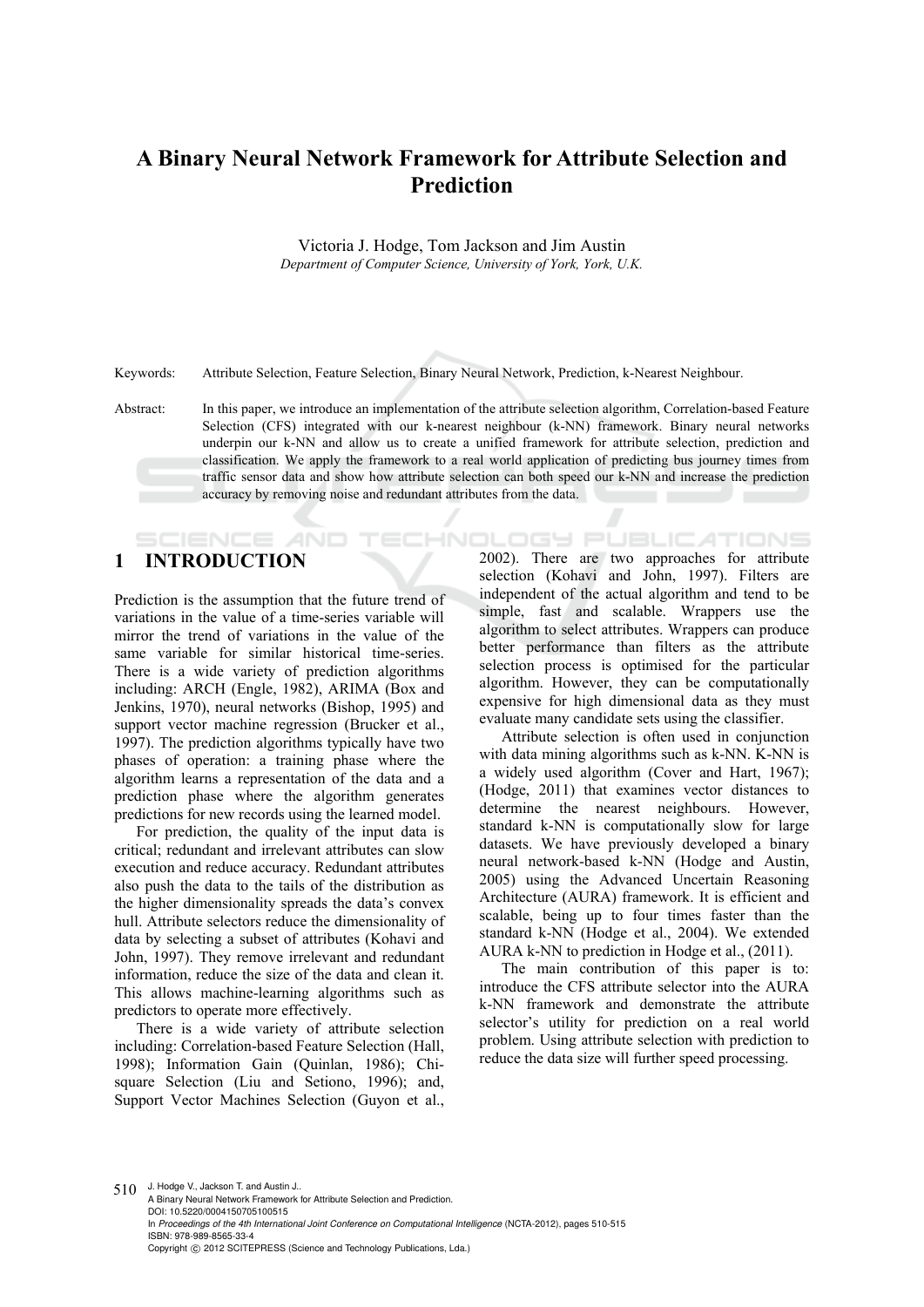# **2 AURA**

AURA (Austin, 1995) is a set of methods for pattern recognition. AURA is ideal to use as the basis of an efficient k-NN predictor as it is able to partial match during retrieval so it can rapidly find records that are similar to the input – the nearest neighbours. It has a number of advantages over standard neural networks including rapid one-pass training, high levels of data compression, network transparency and a scalable architecture. These are enhanced with our robust data encoding method to map numeric attributes onto binary vectors for training and recall.

### **2.1 Time-series**

To estimate bus journey times, the system must incorporate a time component. In this paper, the vectors represent time-series of spatially-distributed sets of traffic sensors. To produce the time-series vector  $X_i$ , we buffer each sensor's readings for a preset time interval *PT* and concatenate the buffers to form the time series  $X_j^{TS}$ . Buffering always preserves the temporal ordering of the data.  $X_j^{TS}$  is  $\{x_{1t-2}, x_{1t-1}, x_{1t}, x_{2t-2}, \ldots, x_{yt-2}, x_{yt-1}, x_{yt}\}$  for *PT* of three time slices  $\{t-2, t-1, t\}$  and *y* sensors.

### **2.2 Learning**

AURA uses binary input *I* and output *O* vectors to store records in a CMM, *M* as in fig. 1. First, any numeric attributes must be quantised (binned) as the data to be trained into the CMM is binary. Quantisation maps a range of input values for attribute *a* onto each bin. Each individual bin maps to a unique integer. This identifies the bit to set in the AURA input vector and a unique row in the CMM (see Hodge and Austin (2005) for details).

Equi-width quantisation subdivides each attribute into *b* equal width bins across its range of values. The even widths of the bins ensures that the inter-bin distances are all equivalent and that the quantised data can be used to approximate the Euclidean distance. Once the bins and integer mappings have been determined, we map the records onto binary vectors to train into the CMM during learning. Each binary vector represents a pattern from the data set.

For an attribute with five bins, the five binary representations are then  $\frac{b_i n_0}{\pi} = 00001$ ,  $\frac{b_i n_1}{\pi} = 00010$ ,  $\frac{b\dot{n}_2}{ }$  = 00100 etc. The bins corresponding to the data values in  $X_j^{TS}$  are set to 1 and all other bins are set to 0. The binary representations for all attributes and their respective time slices are concatenating to form  $I_j$ . Thus,  $I_j$  is a learning pattern stored in the CMM to

allow the particular record to be stored and indexed.

The CMM, *M*, is initialised with all weights set to 0. Training stores the binary patterns for all *N* records in the data set in  $M$ . Each binary pattern  $I_i$  is associated with a unique identifier pattern *Oj*. Each *Oj* has a single bit set to index a unique column in *M* and to uniquely index *Ij*. At each training step, any matrix elements excited by both the input and output patterns are set to 1. This process is given in eq. 1.

$$
M = \vee_j (I_j O_j^T) \text{ where } \vee \text{ is logical OR} \tag{1}
$$

#### **2.3 Recall**

AURA recall is the dot product of a recall input vector  $R_k$  and M.  $R_k$  may be either a binary vector or an integer vector. For prediction, we use an integer vector to allow us to emulate Euclidean distance. For attribute selection (described later), we use a binary vector to count attribute values and co-occurrences.

For prediction, the integer recall vector  $R_k$  is generated for each new query using a set of concatenated parabolic kernels. The kernels represent scores which decrease in value with the distance from the query value and emulate Euclidean distance (see (Hodge and Austin, 2005) for details). Each kernel is centred on the bin representing each attribute value for the query record so that bin receives the highest score (the dotted values in Fig. 1). The best matching historical records will receive the highest scores.  $R_k$  is applied to M to retrieve the  $k$ best matches and the values in  $R_k$  multiply the rows of the matrix as in eq.2 and Fig. 1. The columns of *M* are summed according to the values on the rows indexed by  $R_k$  multiplied by the CMM weights to produce a summed output vector  $S_k$  as given in eq. 2.

$$
S_k^T = R_k \bullet M \tag{2}
$$

In Fig. 1, rows 0 to 4 represent traffic sensor *Sensor1,* the variable is vehicle *flow* and the time slice within the time-series is *t-2.* For row 4, columns 2 and 3 (indexing from 0 on the left) score 9 as the set bits in columns 2 and 3 align with the score of 9 for row 4. In contrast, column 0 receives a score of 0 as the set bit in column 0 aligns with row 0 which scores 0 from the recall pattern *Rk*.

For partial matching, we use L-Max thresholding which retrieves *at least L* top matches. It finds the *L* highest values in the output vector  $S_k$  and sets the corresponding vector element to one in the binary output vector  $T_k$ . For AURA k-NN, *L* is set to the value of *k*; the number of nearest neighbours.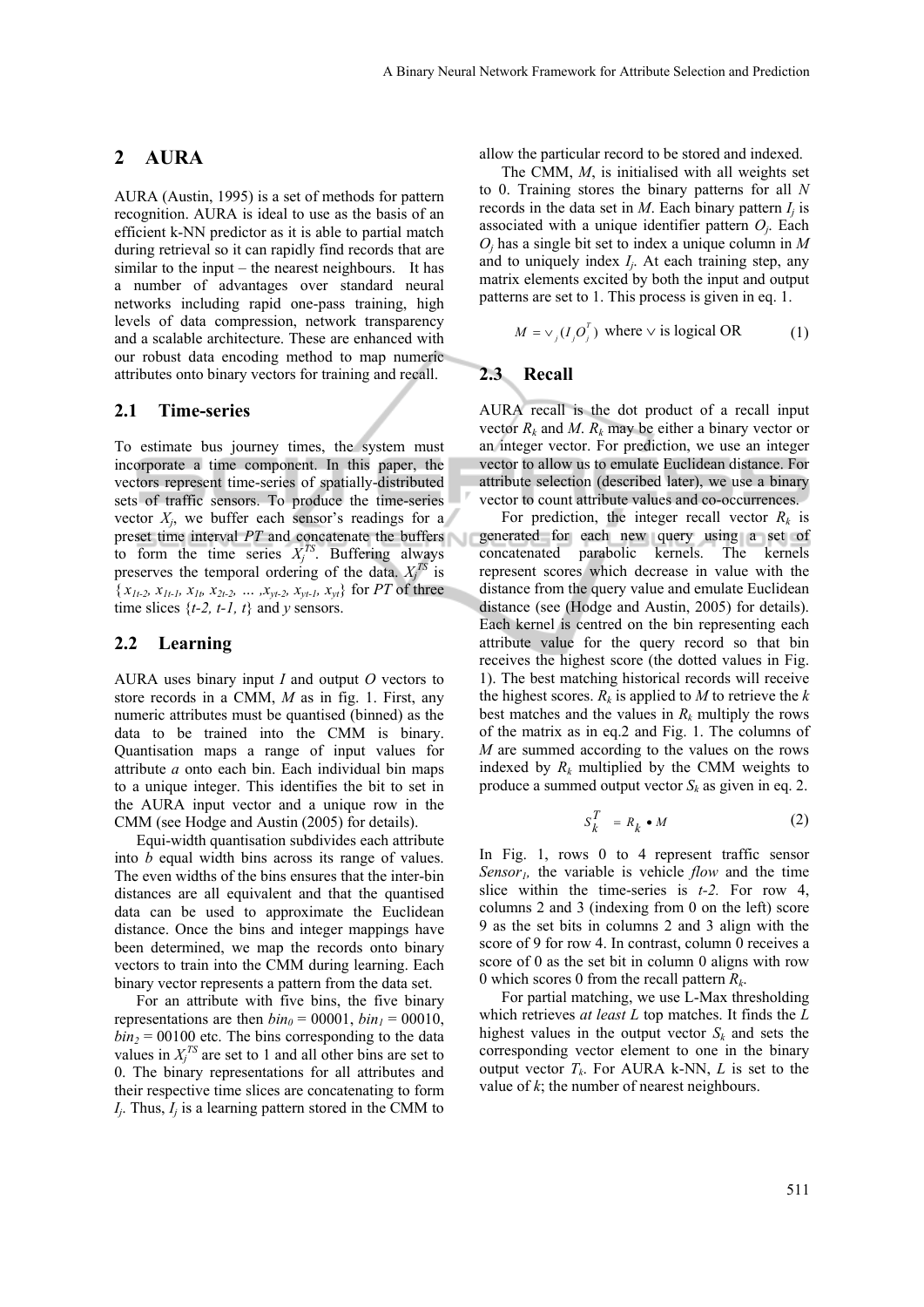

Figure 1: Diagram showing the application of kernels to a CMM to find the nearest neighbours. The retrieval input vector  $R_k$  is produced by applying kernels. The dot is the bin representing the query value for each attribute. AURA multiplies  $R_k^*M$ , using the dot product, sums each column to produce  $S_k$  and thresholds  $S_k$  to produce  $T_k$ .

### **2.4 Prediction**

We maintain a lookup table of values for the prediction attribute  $t+n$  time steps ahead for each historical record. After recall, AURA k-NN crossreferences the historical records from the set of column indices in  $T_k$ , sums the  $t+n$  attribute values for these matching columns and calculates the mean value for the prediction attribute *n* time steps ahead.

AND.

# **3 ATTRIBUTE SELECTION**

In Hodge et al., (2006), we developed two attribute selection approaches in AURA: univariate Mutual Information (MI) and multivariate Probabilistic Las Vegas. MI selected the attributes up to 100 times faster when implemented using AURA compared to a standard technique. Here we develop another attribute selector in AURA. This will provide a range of attribute selectors so that the most suitable may be chosen for each application.

#### **3.1 CFS Selection**

Hall (1998) proposed the multivariate *Correlationbased Feature Subset Selection* (CFS) which measures the association strength between pairs of attributes. The advantage of a multivariate filter such as CFS compared to a univariate filter such as MI lies in the fact that a univariate filter does not account for attribute interactions. Hall and Smith (1997) demonstrated that CFS chooses attribute

512

subsets that improve the accuracy of common machine learning algorithms (including k-NN).

#### **3.1.1 Quantisation**

-IN

In AURA CFS*,* any numeric attributes (including class attributes) are quantised to map the data to AURA using Fayyad and Irani's (1993) quantisation method which aims to minimise the entropy, see Hall (1998) for details.

#### **3.1.2 Symmetrical Uncertainty**

Hall and Smith (1997) use a revised information gain measure to estimate the correlation between discrete attributes. If *a* and *b* are discrete random attributes, the entropy for all records in the training data set for value *i* of attribute *a* is given by eq. 3:

$$
Ent(a) = -\sum_{i \in a} p(i) \log_2(p(i)) \tag{3}
$$

The data values of *a* can be partitioned according to the values of the second attribute *b*. If the entropy of *a* with respect to the partitions induced by *b* is less than the entropy of *a* prior to partitioning then there is a correlation (information gain) between attributes *a* and *b*, this is given in eq. 4 and 5 where *i* and *j* are attribute values of attributes *a* and *b* respectively.

$$
Ent(a | b) = - \sum_{j \in b} p(j) \sum_{i \in a} p(i | j) \log_2 (p(i | j))
$$
 (4)

$$
Gain(a, b) = Ent(a) - Ent(a | b)
$$
\n(5)

Information Gain is biased toward attributes that have a larger number of data values. Hence, Hall and Smith (1997) use symmetrical uncertainty (*SU*) to replace information gain as given by eq. 6.

$$
SU(a,b) = 2.0 * \left[ \frac{Gain(a,b)}{Ent(a) + Ent(b)} \right]
$$
 (6)

### **3.2 Mapping CFS to AURA**

For attribute selection, the class values are also trained into the CMM as extra rows; the class is treated as an extra attribute as shown in Fig. 2.

AURA is used to calculate *Ent*(*a*), *Ent*(*b*) and *Gain*(*a,b*). *Ent*(*a*) is based on the calculation of the total count of data records for a particular attribute value *ai*. AURA excites the row in the CMM corresponding to *ai* which produces a summed output vector as described in eq. 2 with a one for every record that has value *ai*. The total count is the count of the number of ones in  $T_k$  in Fig. 2. *Ent*(*b*) in eq. 6 calculates the total count of data records for a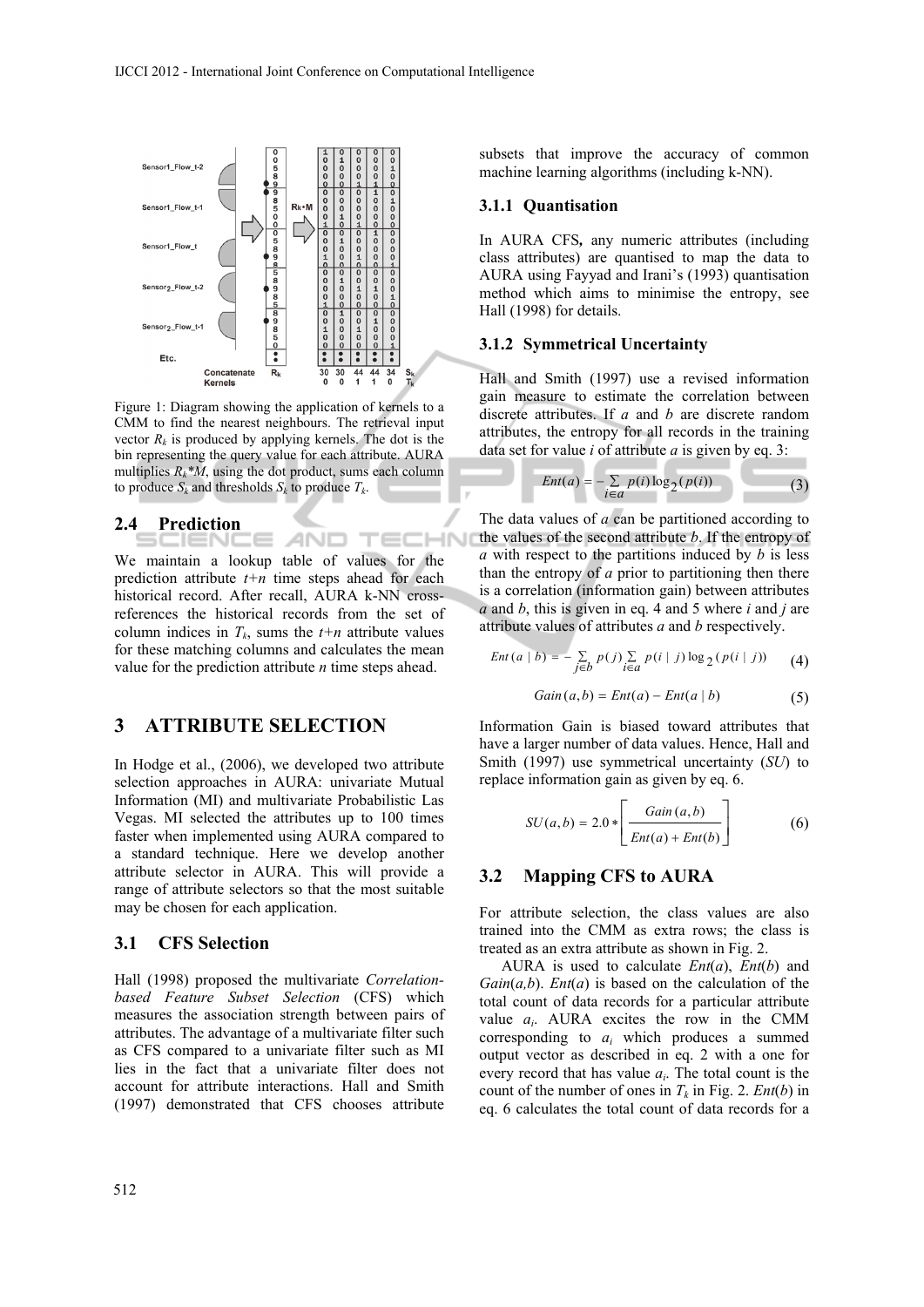*p mean*

particular attribute value *bj* as per *ai*.



Figure 2: Diagram showing the use of the CMM for attribute selection. The class attribute is included. The retrieval input vector  $R_k$  is binary for attribute selection whereas Fig. 2 has an integer retrieval vector. The dot is the value for each attribute (a quantisation bin).

*Gain(a, b)* is based on the calculation of *Ent(a*) and *Ent(a|b*). *Ent(a|b*) counts the number of cooccurrences of  $a_i$  with  $b_j$ . AURA excites both CMM rows corresponding to  $a_i$  and  $b_i$  as in Fig. 2.  $S_k$  has a two in the column of every record with a cooccurrence of  $a_i$  with  $b_i$ . By thresholding  $S_k$  at 2, we find all co-occurrences. The total co-occurrence count is the count of the number of ones in  $T_k$ .

#### **3.3 Selecting the Attribute Subset**

CFS uses Best First Forward Search (Hall, 1998) to search the attribute space, greedily adding individual attributes to the chosen subset. Search terminates when five consecutive fully expanded subsets show no improvement over the current best subset.

## **4 JOURNEY TIME ESTIMATION**

We analyse our prediction framework to see if it could form part of a system to analyse mean bus journey times in York, UK. This system would provide an estimate of the level of congestion encountered by buses so other vehicles can be routed to less congested roads We plan to estimate the bus journey times using other traffic sensor data to plug the gaps when actual bus data is not available.

To combine different bus routes along a road into an overall congestion estimate, we use journey time ratio. For buses, the bus journey time ratio is the journey time for a particular bus travelling the route between a particular pair of bus stops divided by the 90<sup>th</sup> percentile historical journey time for that route.

Mean journey time ratio is defined as the mean ratio across all buses travelling all routes along the road in a particular time period *p* as given by eq. 7.

$$
e^{2m} p = \frac{\sum_{r=1}^{R} \sum_{n=1}^{N} \frac{bjt(r:x,y)}{bjt(r:x,y)^{90}}}{N}
$$
 (7)

Where  $bjt_{(r;x,y)}$  is the bus journey time for route *r* between stops *x* and *y*;  $bjt_{(r:x,y)}^{90}$  is the 90<sup>th</sup> percentile historical bus journey time for route *r* between stops *x* and *y* and *N* is the number of buses during the time period. *Mean<sub>n</sub>* will be <1 if the road is uncongested and  $\geq 1$  if the road is congested as bus journey times will exceed the 90<sup>th</sup> percentile journey times.

The sensors on the roads in York output vehicle flow (the number of vehicles passing over the sensor during a specific time period). The sensor data forms a pattern of the current traffic conditions for a time period *p* which we associate with the bus journey time ratio *mean<sub>p</sub>* for the same time period  $p$ , using the data's timestamps. AURA k-NN uses the sensor patterns as the input vectors and predicts the expected bus journey time ratio from the matching sensor pattern associations.

# **5 EVALUATION**

The data comprises traffic sensor and inbound bus journey data from Fulford Road in York from 05/10/2010 to 28/03/2011. There are ten sensors each generating a flow value every five minutes. We use 12 time steps representing one hour's duration as our time series. There are five possible bus routes along the road section under investigation. Bus journeys are aggregated over five minute periods to match the periodicity of the traffic sensors.

We only consider time periods when two or more buses departed the final stop to smooth any anomalous readings. The data have been cleaned by removing erroneous bus journey times (80 seconds  $\leq$ *valid*  $\leq$  2400 seconds). The data are still very noisy but will allow a thorough test of the algorithms and configurations under evaluation. The data set has 1932 records which we split 2/3 for training and 1/3 for testing giving 1288 training records and 644 test records. We perform the attribute selection on training data only. Each algorithm's parameters were optimised using only the training data: we evaluated a similar number of parameter sets for each algorithm for fairness. The test data was applied to each learned model to get the prediction accuracy.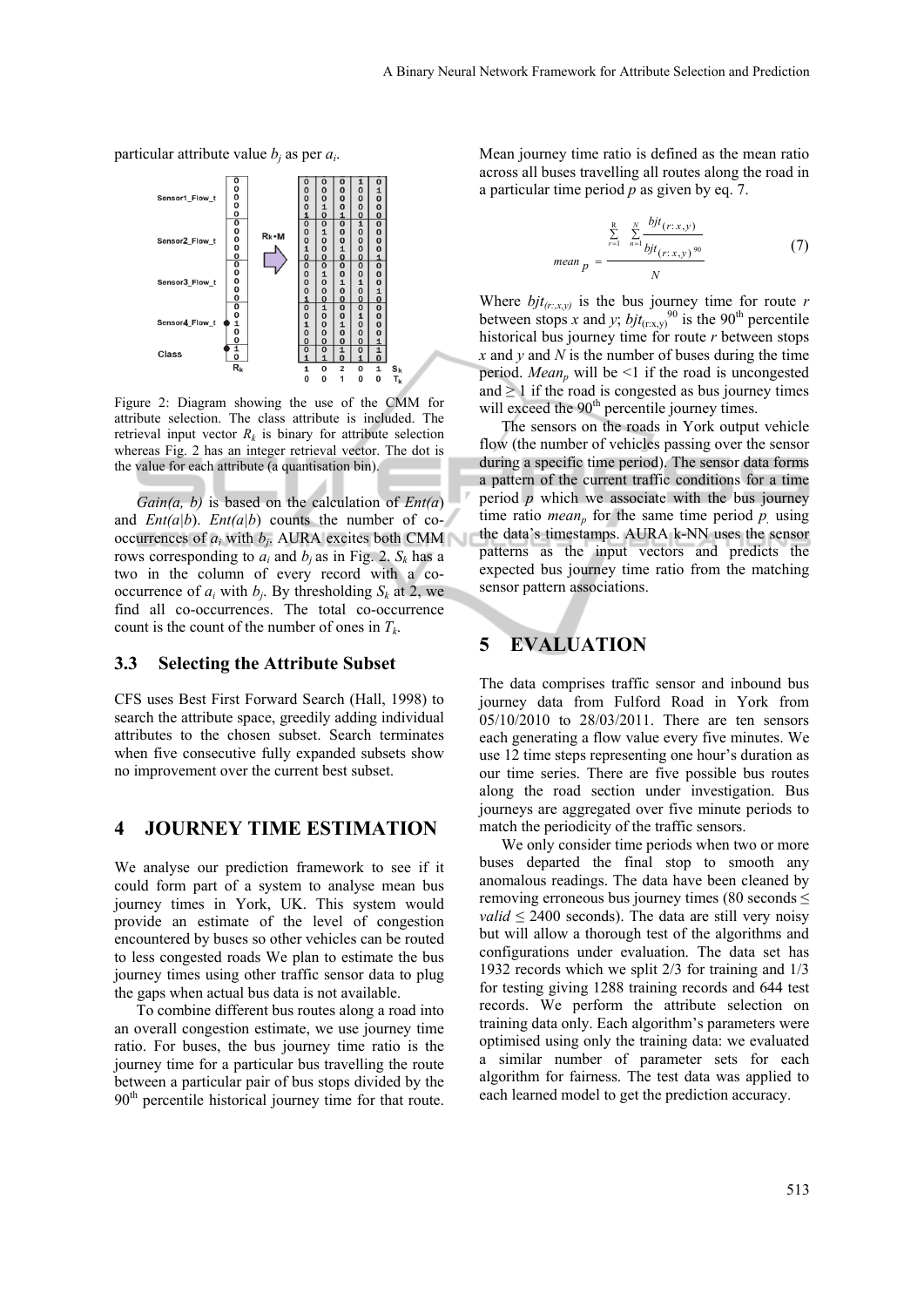We produced three data configurations: all records in chronological order (**DataSet1**); all records in alphabetical order of date/time (**DataSet2**); and, all records in reverse alphabetical order of date/time (**DataSet3**).

The evaluation compares the RMSE of a multilayer perceptron (MLP) used by Vlahogianni et al. (2005), a support vector machine (SVM) used by Labeeuw et al. (2009) and three configurations of the AURA k-NN: no time-series data (**AURAnts**); time-series length  $12$  ( $AURA<sub>ts</sub>$ ) and time-series length 12 but only the sensors selected by CFS  $(AURA<sub>CFSts</sub>)$ . For CFS, we split the class (*mean<sub>n</sub>*) into two bins (as in Fig. 2), if  $mean_n < 1$  then map to bin<sub>uncongested</sub> otherwise map to bin<sub>congested</sub>.

Each algorithm was applied to the three data sets using all attributes unless stated and a mean RMSE was calculated across the three data sets. The results are listed in table 1. In table 2, we compare the RMSE of the algorithms using just the chronological (true) order, DataSet1. Table 3 lists the parameter settings for AURA k-NN using CFS across the three data sets to demonstrate whether the variation in parameters is needed. Table 4 lists the training times on all of DataSet1 for AURA k-NN and AURA k-NN learning only the attributes selected using CFS.

# **6 RESULTS**

We examine the attributes selected and the prediction accuracy of the various algorithms next.

#### **6.1 Attribute Selection**

For the three data sets, CFS selected: **DataSet1:** Sensor3, Sensor6, Sensor9 **DataSet2:** Sensor1, Sensor2, Sensor3, Sensor6

**DataSet3:** Sensor3, Sensor6, Sensor9

CFS has reduced the data dimensionality from 10 sensors to 3 for two of the data configurations and reduced the dimensionality to 4 for the other. This will speed both training and prediction for k-NN. The subsets for DataSet1 and DataSet3 are identical and sensors 3 and 6 are present in all subsets indicating some consistency. This data is noisy and temporal data is likely to have trends. These will affect the data when it is split into train and test sets which may explain the differences in DataSet2. Next we evaluate the prediction accuracy to ensure that this dimensionality reduction has not compromised the accuracy.

### **6.2 Prediction Accuracy**

Table 1: Table comparing the mean RMSE (RMSEµ) for the prediction algorithms over the three data sets. The highest prediction accuracy is shown in bold.

| Algorithm MLP |                                                | <b>SVM</b> | $A U R A_{ntr}$ |        | $AURA_{ts}$ $AURA_{CESts}$ |
|---------------|------------------------------------------------|------------|-----------------|--------|----------------------------|
| <b>RMSEu</b>  | $\vert 0.1795 \vert 0.1722 \vert 0.1799 \vert$ |            |                 | 0.1750 | 10.1709                    |

Table 2: Table comparing the mean RMSE (RMSEµ) for the algorithms over the chronologically ordered DataSet1. The highest prediction accuracy is shown in bold.

| Algorithm MLP |                            | <b>SVM</b> |        | $AURA_{nts}$ $AURA_{ts}$ $AURA_{CSts}$ |
|---------------|----------------------------|------------|--------|----------------------------------------|
| <b>RMSEu</b>  | $0.1826$ $0.1626$ $0.1695$ |            | 0.1671 | 0.1603                                 |

Tables 1 and 2 show that CFS attribute selection coupled with time-series data improves the prediction accuracy of AURA k-NN. Thus, CFS has both reduced the dimensionality and increased the accuracy. Only the AURA k-NN using CFS attribute selection is able to outperform the SVM benchmark.

#### **6.3 Parameters**

*I*BLIC*A*TIONS Table 3: Table listing the parameter settings for  $AURA_{CFSts}$ across the three data sets. The three parameter variables are the number of neighbours retrieved (*k*), the number of quantisation bins and the range of values for quantisation.

| <b>Dataset</b> | K value | <b>Bins</b> | Range |
|----------------|---------|-------------|-------|
|                | ۱Q      |             | 1201  |
|                |         |             | 1201  |
|                | 4       |             |       |

Table 3 shows that across the three data sets the AURA k-NN parameters require tuning to maximise prediction accuracy. This variation also applied to the parameters of both the MLP and SVM. It is important that a prediction algorithm can perform this optimisation quickly and efficiently. Using CFS to reduce the data dimensionality will speed the parameter optimisation further as shown in table 4. Both standard MLPs and SVMs are slow to train as they require multiple passes through the data. Zhou et al. (1999) determined that the AURA k-NN trains up to 450 times faster than an MLP.

### **6.4 Training Time**

For AURA k-NN, the training time contributes the bulk of the processing time whereas retrieving the matches is much quicker (Hodge et al., 2004). Using attribute selection prior to training reduces the training time by almost half by reducing the data size. Attribute selection is a one off cost whereas the AURA CMM must be trained each time the system is started so the key is minimising the training time.